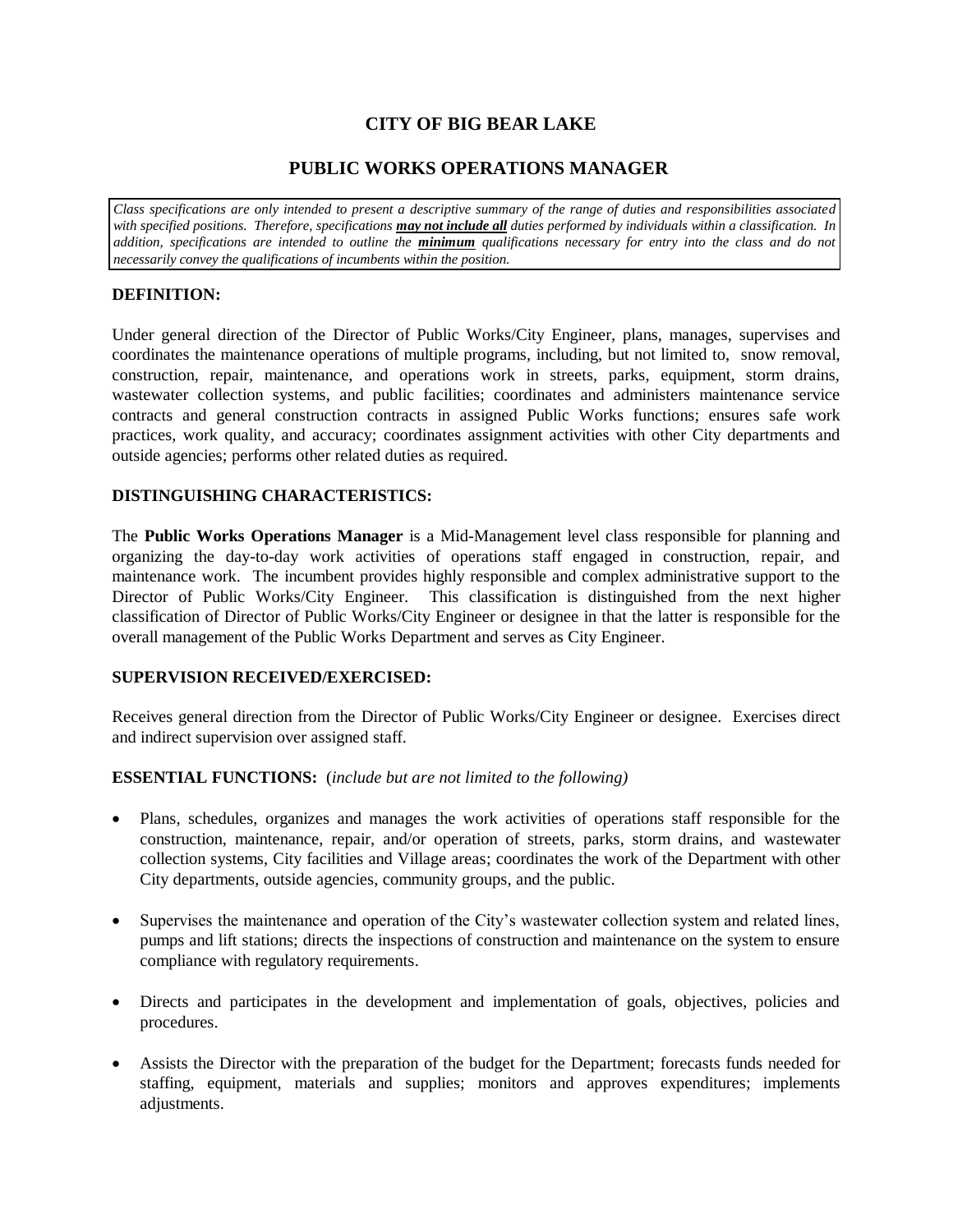### PUBLIC WORKS OPERATIONS MANAGER Page 2

- Researches and recommends programs, projects, and work assignments to the Director; monitors work activities to ensure safe work practices, work quality, and accuracy; develops and maintains short and long-range maintenance schedules for assigned areas; ensures compliance with applicable rules, policies, and procedures.
- Establishes performance goals for subordinate staffing; participates in the selection of personnel; assumes responsibility for motivating and evaluating assigned personnel; writes performance evaluations for field and other assigned staff; provides necessary training; initiates disciplinary procedures as appropriate.
- Evaluates new development in equipment technology; oversees integration, implementation and training for new equipment; reviews performance data; evaluates and resolves potential and reported problems.
- Oversees the repair and maintenance of the City's fleet, heavy equipment and related power equipment; coordinates the purchase and replacement of equipment as needed; makes recommendations for the purchase of new equipment, and assists in the preparation of equipment specifications.
- Develops schedules and methods for performing assigned duties; maintains appropriate work records and documents, which may include time sheets, work orders, and inventories; plans, assigns, and directs field construction and maintenance projects.
- Oversees assigned contract services, maintenance, and construction activities; administers provisions and specifications of contracts; prepares technical and/or analytical reports on operations as necessary; reviews and monitors all purchase orders; monitors and controls supplies and equipment.
- Plans, schedules and oversees snow removal activities; responds to emergency winter incidents.
- Serves as a resource for department personnel, City staff, other organizations and the public; coordinates pertinent information, resources, and work teams necessary to support a positive and productive environment.
- Establishes and maintains a customer service orientation within the Department.
- Receives and investigates citizen complaints and requests; determines and ensures appropriate disposition; monitors work completed in response to concerns forwarded by the Director; investigates and reports on matters related to claims made against the City; directs and monitors regulatory compliance for field operations.
- Establishes positive working relationships with representatives of community organizations, state/local agencies, City management and staff, and the public.

## **PHYSICAL, MENTAL AND ENVIRONMENTAL WORKING CONDITIONS:**

Position requires prolonged sitting, standing, walking on slippery surfaces, reaching, twisting, turning, kneeling, bending, squatting, and stooping in the performance of daily activities. The position also requires grasping, repetitive hand movement, and fine coordination in preparing reports using a computer keyboard. Additionally, the position requires near and far vision in reading written reports and work related documents. Acute hearing is required when providing phone and personal service. The nature of the work may require the incumbent to work outdoors in all weather conditions, including wet, snow, hot, and cold, and lift equipment and materials weighing in excess of 50 pounds, and occasionally requires working in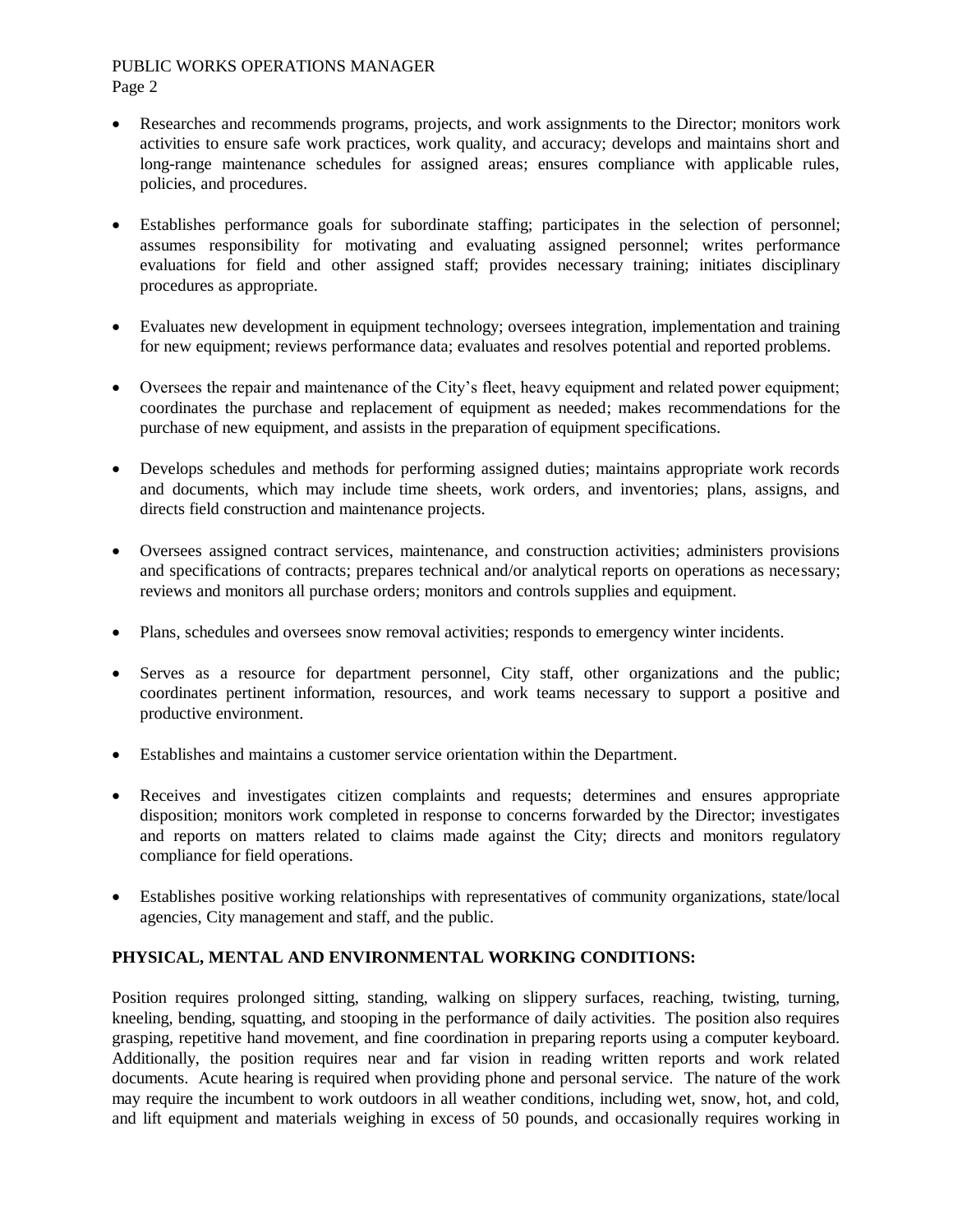### PUBLIC WORKS OPERATIONS MANAGER Page 3

heavy traffic conditions. The incumbent may be required to work nights and weekends, respond first to after hours emergency call-outs.

Some of these requirements may be accommodated for otherwise qualified individuals requiring and requesting such accommodations.

**QUALIFICATIONS:** *(The following are minimal qualifications necessary for entry into the classification.)*

## **Education and/or Experience:**

Any combination of education and experience that has provided the knowledge, skills, and abilities necessary for a **Public Works Operations Manager.** A typical way of obtaining the required qualifications is to possess the equivalent of seven years of increasingly responsible experience in public works maintenance, construction, and/or contract administration, including three years of supervisory experience, and a high school diploma or equivalent. Possession of an associate's degree or higher from an accredited college or university in public administration, civil engineering or a closely related field is preferred.

## **Special Requirements:**

QSP (Qualified SWPPP Practitioner) and QSD (Qualified SWPPP Developer) State approved training and certificates required within one year of appointment.

California Office of Emergency Services (OES) "Emergency Response" and "Hazmat First Responder" certifications required within one year of appointment.

## **License/Certificate:**

Possession of a valid Class "A" California driver's license and a satisfactory driving record.

Grade 1 Wastewater Collection System certification from California Water Environment Association (CWEA), or ability to obtain such certification within one year of appointment required.

**KNOWLEDGE/ABILITIES/SKILLS:** *(The following are a representative sample of the KAS's necessary to perform essential duties of the position.)* 

## **Knowledge of:**

Operational characteristics, services, and activities of a public works operation and maintenance program. Principles and practices of administration, including goal setting, policy and procedure development and implementation; contract negotiation and administration; principles and practices of program and budget development, administration, and evaluation; methods and techniques of management, supervision, training, motivation and employee discipline; occupational safety hazards and safe work practices; basic principles of mathematics; applicable federal, state, and local laws, codes, and regulations, including those specific to wastewater and storm water collection systems; modern office equipment, including a computer and applicable software; methods and techniques for record keeping and report preparation; proper English, spelling, and grammar; occupational hazards and standard safety practices.